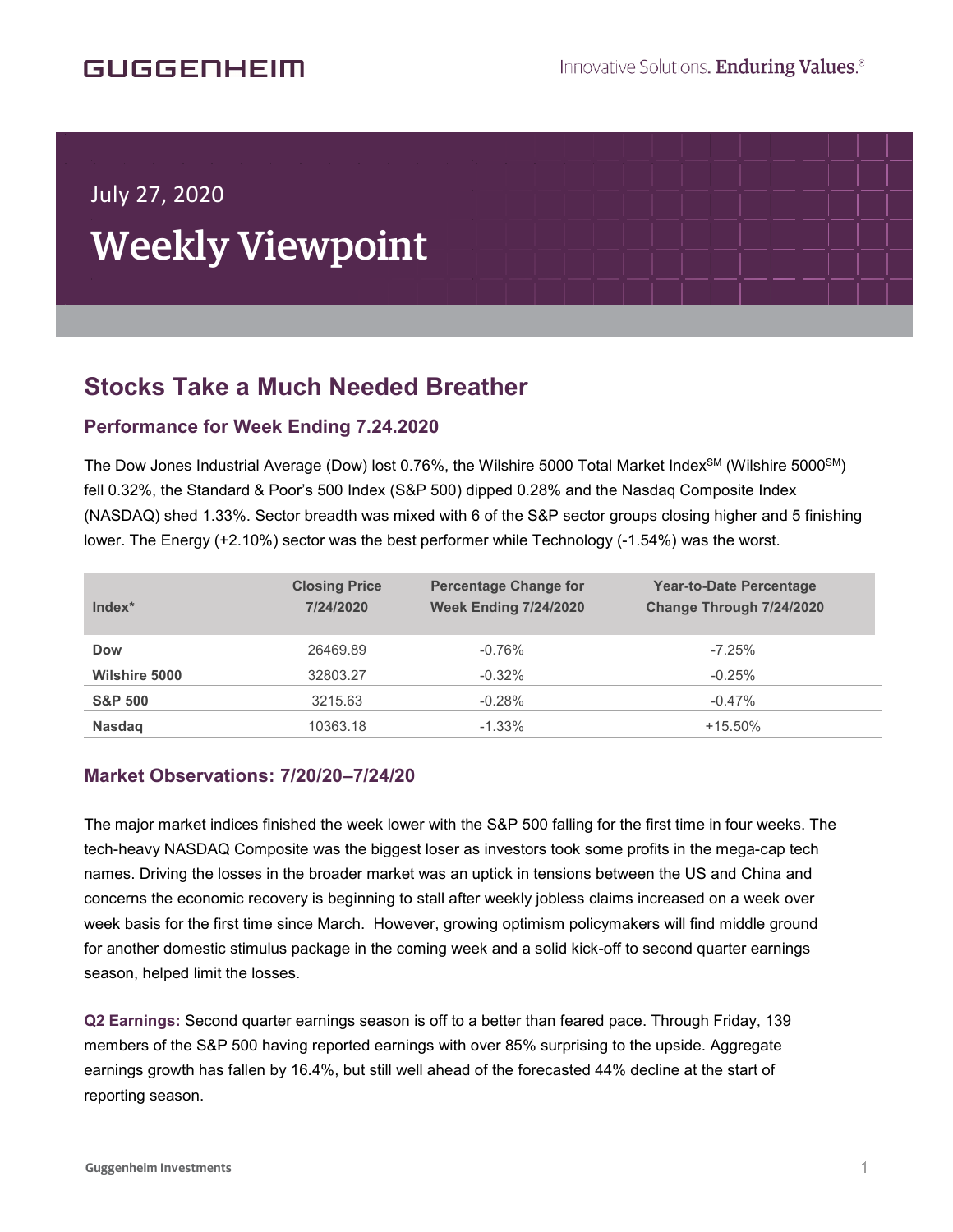Ten of the eleven sectors have reported upside surprises, with the biggest surprises coming from the materials, healthcare, and financials sectors. The week ahead will provide more clarity on the earnings front with 181 members of the S&P scheduled to release results.

**Economic Roundup:** Initial jobless claims in the week ended July 18 rose 1.42 million from 1.31 million during the prior week, halting what had been a steady descent from a peak of nearly 6.9 million in late March. The uptick in claims came as a resurgence of Covid-19 has led some states to halt or roll back plans to reopen business activity. Continuing claims fell to 16.2 million from 17.3 million during the prior week. Meanwhile, the Leading Economic Index (LEI) increased 2.0% in June, its second gain in row, but modestly short of the 2.4% gain forecast by economists. Despite the recent gains, the index is still about 9% below its pre-recession high, as the outlook for growth remains uncertain, particularly with resurging COVID cases. The housing sector remained a bright spot as witnessed by the nearly 14 percent month over month gain in new home sales. The solid gains in housing are being driven by the decline in mortgage rates, which have fallen to the lowest levels on record.

**Looking Ahead – Market View**: Following the 40%-plus gains since the bottomed reached on March 23, it wouldn't be surprising to see a period of consolidation develop. Since the March lows, the S&P 500 has had several pullbacks that have ranged from 5 to 7 percent, a level that seems to be the sweet spot to draw the 'Buy the Dip' crowd back into the market. At the end of the day, the amount of stimulus being pumped into the economy should continue to act as a safety net under the market, and if there is one lesson learned over the past decade, it's you shouldn't "Fight the Fed."

If a cooling off period were to develop in the weeks ahead, we would suggest using the pullback to selectively add to equity positions. The economic situation should continue to get "less bad" and earnings expectations have started to stabilize. The healthcare system seems to be better prepared for the second wave of new cases and paradoxically, the market knows that the worst things get, the more likely the Federal Reserve and policymakers will inject additional stimulus into the economy. While nothing moves in a straight line, we continue to believe the return profile over the next 12 – 24 months should remain asymmetrical, with an upward bias.

**The Week Ahead:** The focal point of the coming week will be the two-day Federal Open Market Committee (FOMC) meeting starting on Tuesday. The after-meeting statement will be released at 2:00 p.m. EDT on Wednesday, followed by a press conference from Fed Chair Powell at 2:30 p.m. EDT. Earnings will also take center stage with 181 members of the S&P 500 scheduled to release results throughout the week. Amongst this group are 12 members of the Dow Jones Industrial Average. It will be a relatively busy week on the data front. Economic reports of interest include; June durable goods orders, the July consumer confidence index, June pending home sales, personal income and consumer spending for June, the initial reading on second quarter GDP, and the University of Michigan July consumer sentiment index.